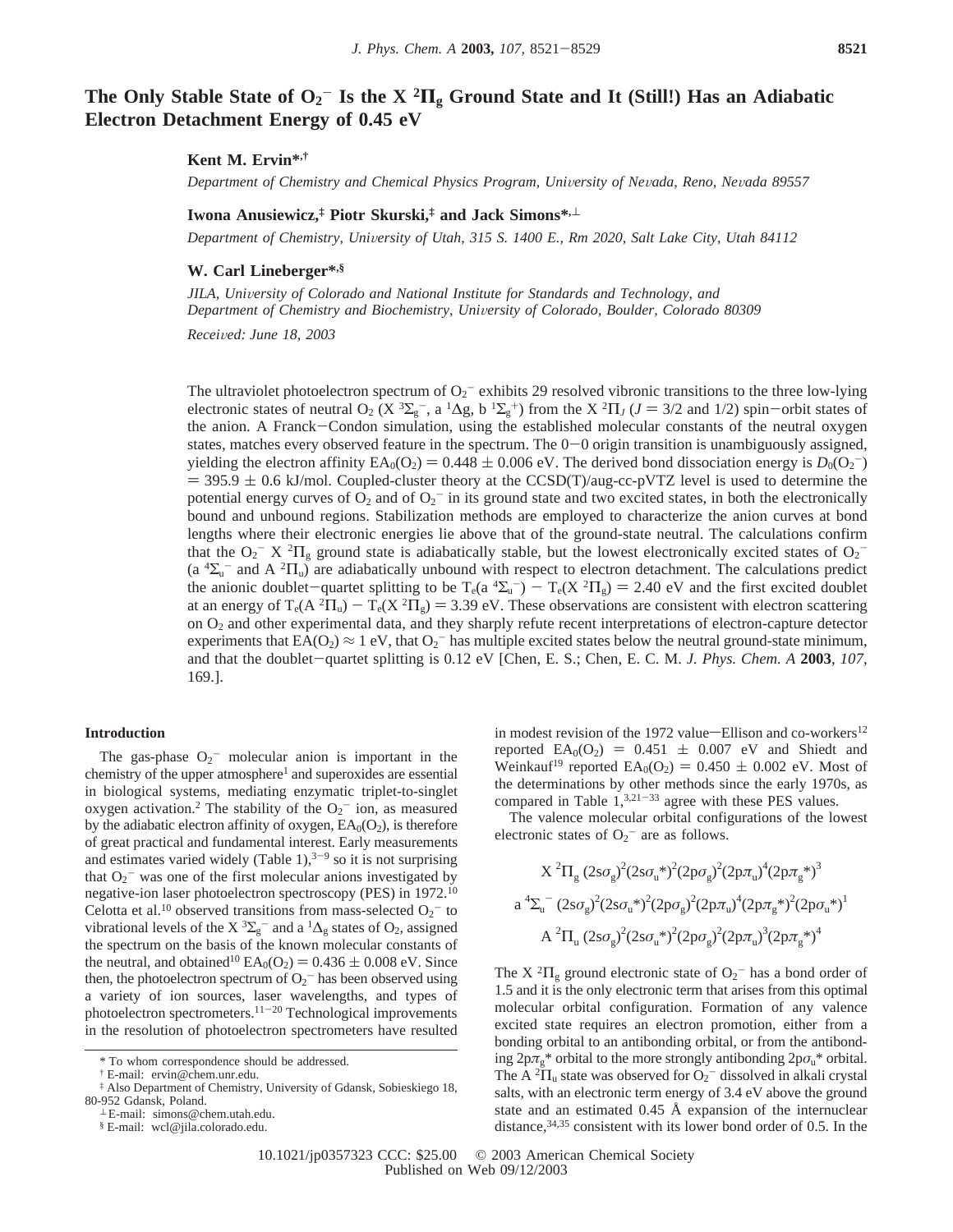**TABLE 1: Comparison of Experimental Electron Affinities of O2**

| $EA_0(O_2)^d/eV$                         | method <sup>b</sup> | year | ref                                              |
|------------------------------------------|---------------------|------|--------------------------------------------------|
| $0.448 \pm 0.006$                        | <b>PES</b>          |      | 2003 this work                                   |
| $1.07 \pm 0.07$                          | <b>ECD</b>          | 2003 | Chen and Chen <sup>42,43</sup>                   |
| $0.9 \pm 0.05$                           | <b>ECD</b>          | 2002 | Chen et al. $41$                                 |
| $0.444 \pm 0.03$                         | ES                  |      | 1995 Allan <sup>21</sup>                         |
| $0.450 \pm 0.002$                        | PES                 | 1995 | Schiedt and Weinkauf <sup>19</sup>               |
| $0.451 \pm 0.007$                        | <b>PES</b>          |      | 1989 Travers et al. <sup>12</sup>                |
| $0.43 \pm 0.03$                          | ES                  | 1986 | Stephen and Burrow <sup>22</sup>                 |
| $0.46 \pm 0.05$                          | <b>ECD</b>          | 1983 | Chen and Wentworth <sup>23</sup>                 |
| $0.44 \pm 0.1$                           | CID.                |      | 1978 Tiernan and $Wu^{24}$                       |
| $0.4 \pm 0.1$                            | <b>NBIE</b>         |      | 1977 Durup et al. <sup>25</sup>                  |
| $0.45 \pm 0.025$                         | ES                  | 1974 | Burrow <sup>26</sup>                             |
| 0.5                                      | <b>ECD</b>          |      | 1972 Van de Wiel and                             |
|                                          |                     |      | Tommassen <sup>28</sup>                          |
| $0.5 \pm 0.1$                            | <b>NBIE</b>         | 1972 | Baeda <sup>27</sup>                              |
| $0.436 \pm 0.008$                        | <b>PES</b>          |      | 1972 Celotta et al. <sup>10,<math>c</math></sup> |
| $> 0.45 \pm 0.1$                         | endo                |      | 1971 Tiernan et al. <sup>29</sup>                |
| > 0.48                                   | endo                | 1971 | Berkowitz et al. <sup>30</sup>                   |
| $\geq 0.56 \pm 0.10$                     | endo                |      | 1971 Chantry <sup>31</sup>                       |
| $0.46 \pm 0.05$                          | NBIE                | 1971 | Nalley and Compton <sup>32</sup>                 |
| $0.5 \pm 0.2$                            | endo                | 1970 | Lacmann & Herschbach <sup>33</sup>               |
| $\leq$ 0.77, $\geq$ 0.78, $\geq$ 1.13 eV | <b>IMRB</b>         |      | 1970 Vogt et al. <sup>5,c</sup>                  |
| $>1.27 \pm 0.20$                         | endo                | 1970 | Bailey and Mahadevan <sup>4</sup>                |
| $>1.1 \pm 0.1$                           | AE                  | 1969 | Stockdale et al. <sup>6</sup>                    |
| $0.43 \pm 0.02$                          | swarm               | 1966 | Pack and Phelps <sup>7</sup>                     |
| $0.46 \pm 0.02$                          | swarm               | 1961 | Phelps and Pack <sup>8</sup>                     |
| $0.15 \pm 0.05$                          | PD                  | 1958 | Burch et al. <sup>9</sup>                        |
|                                          |                     |      |                                                  |

*<sup>a</sup>* Experimental values from the NIST compilation3 with some additions and minor corrections. <sup>*b*</sup> PES, photoelectron spectroscopy; ECD, electron-capture detector; ES, electron scattering; CID, collisioninduced dissociation; NBIE, neutral beam ionization; swarm, electron swarm attachment/detachment kinetics; endo, endothermic reaction threshold; IMRB, ion-molecule reaction bracketing; AE, electron ionization apperance energy; PD, photodetachment (threshold extrapolation). *<sup>c</sup>* Revised from original reference on the basis of current electron affinities of reference compounds.3

gas phase, the  $O_2^-$  A  $^2\Pi_u$  state is implicated in dissociative attachment<sup>36</sup> of electrons to  $O_2$  via a Feshbach resonance yielding  $O^- + O$  and is also observed as resonances in electron scattering.<sup>37,38</sup> Johnson and co-workers<sup>14,16</sup> identified the A  ${}^{2}$  $\Pi$ <sub>u</sub> resonance state in gas-phase  $O_2$ <sup>-</sup> by photofragmentation spectroscopy14 and via non-Franck-Condon vibronic intensities in the photoelectron spectrum<sup>16</sup> at a photon energy of 3.969 eV. These observations place the A  ${}^{2}$  $\Pi$ <sub>u</sub> state well above the O<sub>2</sub> +  $e^-$  detachment limit. Electron scattering on  $O_2$  at higher energies, <sup>4</sup>-15 eV, shows resonances involving the repulsive parts of the  ${}^{4}\Sigma_{u}^{-}$  and  ${}^{2}\Sigma_{u}^{-}$  potential curves of  $O_{2}^{-}$  imbedded in the  $O_{2}$ + e<sup>-</sup> continuum.<sup>37</sup> Phosphorescence from  $O_2$ <sup>-</sup> in a quartet excited state has been seen from superoxide defects in calcium excited state has been seen from superoxide defects in calcium oxide,<sup>39</sup> but to our knowledge gas-phase  $O_2^-$  (a  ${}^4\Sigma_u^-$ ) has not been observed spectroscopically. Theoretical calculations at the multiconfigurational SCF level<sup>40</sup> predict that the O<sub>2</sub><sup>-</sup> a <sup>4</sup> $\Sigma$ <sub>u</sub><sup>-</sup> quartet state has an excitation energy of  $2.5-2.8$  eV, also well above the detachment limit.<sup>40</sup>

Contrary to these results, Chen et al. $41-43$  have recently reported an electron affinity of  $EA(O_2) = 1.07 \pm 0.07$  eV and an  $O_2$ <sup>-</sup> doublet-quartet splitting of 0.12 eV on the basis of electron-capture detector (ECD) method experiments and reaselectron-capture detector (ECD) method experiments and reassignments of the published photoelectron spectra. Chen and Chen43 propose that 12 of the 24 possible electronic states of  $O_2$ <sup>-</sup> arising from  $O(^3P) + O^-(2P)$  have minima with  $r_e = 1.29 - 1.40$  Å that lie below the  $O_2 + e^-$  ground-state minimum. Here 1.40 Å that lie below the  $O_2 + e^-$  ground-state minimum. Here, we present vibrational and spin-orbit state-resolved ultraviolet photoelectron spectra and high-level ab initio quantum mechanical calculations that show unequivocally that these assignments $41-43$  of a high electron affinity and of multiple adiabati-



**Figure 1.** Photoelectron spectrum of  $O<sup>-</sup>$  as a function of electron binding energy (lower axis) and electron kinetic energy (upper axis) at a laser wavelength of 364 nm ( $hv = 3.408$  eV). The solid circles are experimental points. The solid line is a fit using the instrumental resolution function (peak shape) shown in the inset (6-meV fwhm Gaussian plus a second 25-meV fwhm Gaussian "pedestal" at 6% relative intensity). The energies of spin-orbit transitions, labeled at the top of the plot, are set to the known values.<sup>61,65</sup> The open bars (left side) represent the intensities obtained from the least-squares fit. The solid bars (right side) represent the theoretical relative intensities calculated using  $L-S$  coupling and assuming p-electron detachment.<sup>67</sup>

cally electronically bound  $O_2$ <sup>-</sup> excited states are incorrect. Our results may be compared with previous photoelectron spectroscopy<sup>11-20</sup> and electron scattering<sup>21,22,36-38,44- $\overline{49}$ </sup> experiments and theoretical calculations.40,50-<sup>57</sup>

**Photoelectron Spectroscopy of O2** -**.** *Experimental Methods.* The negative ion photoelectron spectrometer used in this work has been described in detail.<sup>17,58,59</sup> Negative ions are formed in a microwave discharge flowing afterglow source in a helium buffer gas at 0.8 Torr. The ions are extracted from the flow tube, focused, accelerated into a Wien velocity filter for mass selection, and decelerated to 40 eV before entering the laser interaction region. An argon ion laser operated at 363.8 nm (*hv*  $=$  3.408 eV) provides the ultraviolet radiation, amplified in an external power buildup cavity surrounding the interaction zone. The electron kinetic energy (eKE) is measured using a hemispherical electrostatic energy analyzer and a position-sensitive detector. The electron binding energies (eBE) are given by eBE  $= hv - eKE.$ 

The electron binding energy scale is calibrated on the atomic transitions  $O(^{3}P_J) \leftarrow O^{-}(^{2}P_{J'})$ ,  $P(^{4}S_{3/2}) \leftarrow P^{-}(^{3}P_{J'})$ , and  $P(^{2}D_J)$  $r = P^{-}(3P_{J'})$ , using  $EA_0(O) = 1.46111_2 \text{ eV}, ^{60-63}EA_0(P) = 0.7465$  $\pm$  0.0003 eV,<sup>61,64</sup> and the P(<sup>4</sup>S<sub>3/2</sub>  $\leftarrow$  <sup>2</sup>D<sub>3/2</sub>) energy level spacing<sup>65</sup> of 11361.02 cm<sup>-1</sup>. The oxygen ions were produced from  $O_2$ added upstream of the microwave discharge. The phosphorus anions were produced from phosphine (caution-toxicity hazard) leaked into the flow tube downstream of the discharge, with the oxygen flow turned off. The oxygen and phosphorus atomic spectra were measured immediately before and after the  $O_2$ <sup>-</sup> spectrum, respectively. A linear compression factor<sup>58</sup> for the relative energy scale of  $0.5 \pm 0.2\%$  is determined from the spacing of the phosphorus transitions. The instrumental resolution function is obtained by fitting the atomic oxygen  $O(^3P_J)$  $\leftarrow$  O<sup>-</sup>(<sup>2</sup>P<sub>*J''*</sub>) transitions as shown in Figure 1.<sup>61,65-67</sup> The resolution function from the fit is a Gaussian distribution with a 6 meV full width at half-maximum (fwhm) atop a second Gaussian "pedestal" of 25 meV fwhm and 6% relative intensity.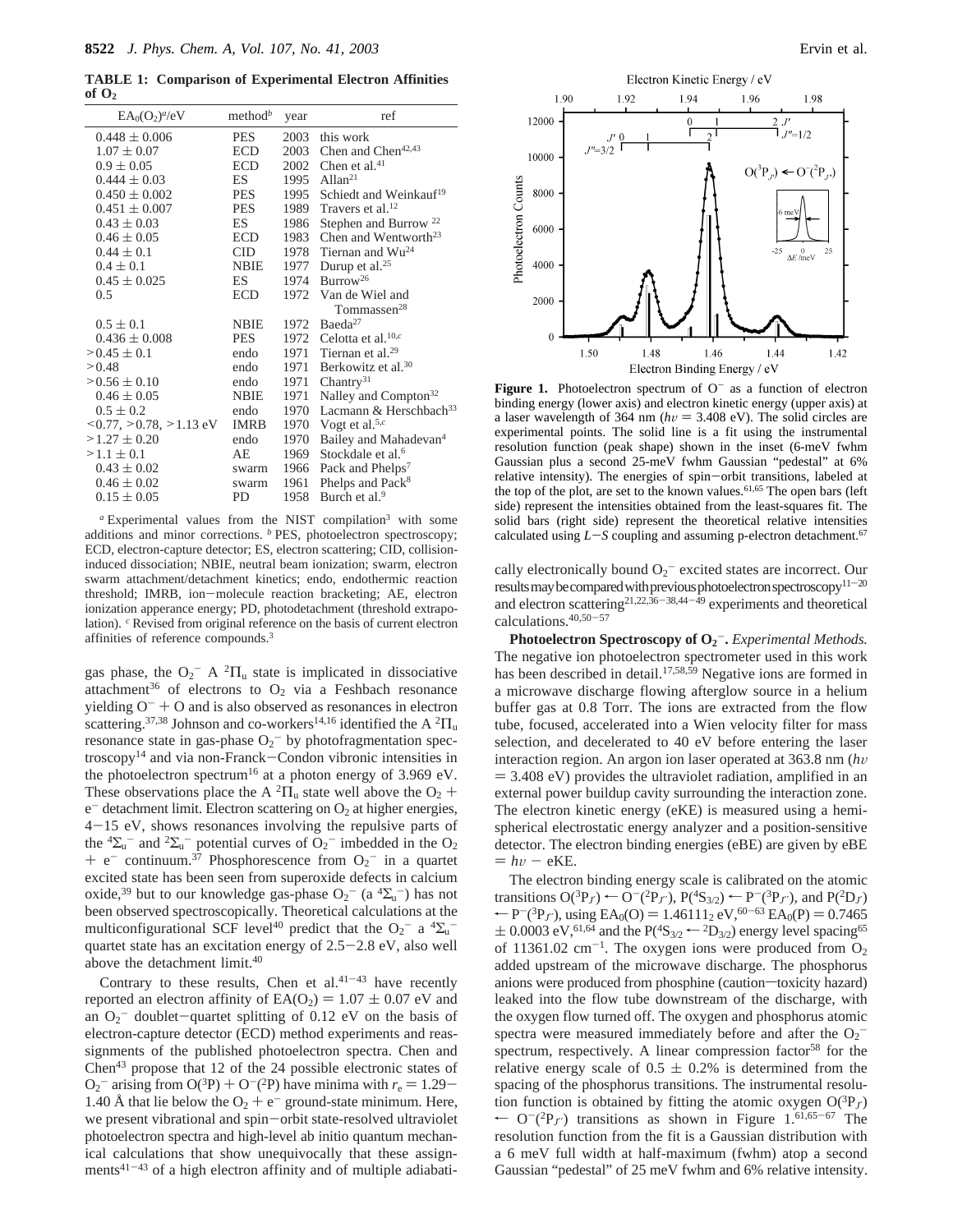

**Figure 2.** (a) Photoelectron spectrum of  $O_2$ <sup>-</sup> as a function of electron binding energy (lower axis) and electron kinetic energy (upper axis) at a laser wavelength of 364 nm ( $h\nu$  = 3.408 eV). The combs above the spectrum identify  $\nu' \leftarrow \nu''$  vibrational assignments for transitions from the X  $\Pi_{g}$  ground state of  $O_2^-$  to three electronic states of neutral  $O_2$  (X  ${}^{3}\Sigma_{g}^-$ , a  ${}^{1}\Delta_{g}$ , and b  ${}^{1}\Sigma_{g}^+$ ). Peak positions are calculated using the molecular constants in Table 2. Each transition is a doublet. The larger (left) peak arises from the lower  $X^2\Pi_{3/2}$  spin-orbit state of the anion and the smaller<br>(right) peak arises from the excited  $X^2\Pi_{3/2}$  state. (b) Fran (right) peak arises from the excited  $X^2\Pi_{1/2}$  state. (b) Franck-Condon simulation of the spectrum as described in the text. The inset shows the rotational and spin-orbit contour of the doublet peaks, calculated as des rotational and spin-orbit contour of the doublet peaks, calculated as described in the text.

| <b>TABLE 2: Experimental Spectroscopic Constants of <math>O_2</math> and <math>O_2</math></b> |  |  |  |  |  |
|-----------------------------------------------------------------------------------------------|--|--|--|--|--|
|-----------------------------------------------------------------------------------------------|--|--|--|--|--|

| quantity                                    | $O_2^- X^2 \Pi_g$  | $O_2 X 3\Sigma_g$ | $O_2$ a ${}^1\Delta_g$ | $O_2 b 1\Sigma_g$ <sup>+</sup> |
|---------------------------------------------|--------------------|-------------------|------------------------|--------------------------------|
| $r_e/\text{\AA}$                            | $1.348 \pm 0.008$  | 1.2075            | 1.2155                 | 1.2268                         |
| $B_{\rm e}$ /cm <sup>-1</sup>               | $1.161 \pm 0.007$  | 1.4457            | 1.4264                 | 1.4004                         |
| $\omega_{\rm e}$ /cm <sup>-1</sup>          | $1108 \pm 20$      | 1580.1            | 1509.8                 | 1432.7                         |
| $\omega_{\rm e}x_{\rm e}$ /cm <sup>-1</sup> | $[9]$ <sup>a</sup> | 11.9              | 13.1                   | 13.9                           |
| $v_{01}/\text{cm}^{-1}$                     | $1090 \pm 20$      | 1556.3            | 1483.6                 | 1404.9                         |
| $A/cm^{-1}$                                 | $-153 \pm 11^{b}$  |                   |                        |                                |
| $T_0/eV$                                    |                    | $\theta$          | 0.9773                 | 1.6268                         |
| $T_e/eV$                                    |                    | $\Omega$          | 0.9817                 | 1.6360                         |
| $EA_0(O_2)/eV$                              | $0.448 \pm 0.006$  |                   |                        |                                |
| $EA_e(O_2)/eV$                              | $0.409 \pm 0.006c$ |                   |                        |                                |
| refs                                        | this work          | 68, 69            | 68, 70, 72             | 68, 71, 73                     |
|                                             |                    |                   |                        |                                |

*a* Estimated for a Morse potential using *D*<sub>0</sub>(O<sub>2</sub><sup>-</sup>) from Table 4 (see text). *b* Spin-orbit coupling constant, *A* = −∆<sub>so</sub> − 2*B*′′ (ref 74). *c* EA<sub>e</sub> = EA<sub>0</sub>  $\omega$ ,  $\omega$ <sup>2</sup>/2 +  $\omega$ ,  $\omega$ /2 +  $\omega$ ,  $\omega$ /4 + A/2  $+ \omega_e''/2 - \omega_e x_e''/4 - \omega_e'/2 + \omega_e x_e''/4 + A/2.$ 

*Spectral Assignments.* The ultraviolet photoelectron spectrum of  $O_2$ <sup>-</sup> is displayed in Figure 2a. A preliminary spectrum was presented previously without detailed calibration or analysis.17 Figure 2 shows the assignments of the vibronic transitions from the  $v'' = 0$ , 1, and 2 vibrational states of the <sup>2</sup>Π<sub>3/2</sub> and <sup>2</sup>Π<sub>1/2</sub> spin-orbit states of the anion to the  $v'$  vibrational states of the three low-lying electronic states of O<sub>2</sub> (X  ${}^{3}\Sigma_{g}^{-}$ , a  ${}^{1}\Delta_{g}$ , and b  ${}^{1}\Sigma_{g}^{+}$ ). No unassigned transitions are observed. The energy levels  ${}^{1}\Sigma_{g}^{+}$ ). No unassigned transitions are observed. The energy levels of neutral oxygen are calculated from the established spectroscopic constants collected in Table 2.<sup>68-74</sup> Experimental and calculated peak positions for 29 observed lines are listed in Table 3. The excellent match of the known energy levels of  $O<sub>2</sub>$  with the observed peak positions (mean absolute error 0.9 meV) confirms the identity of the 32-amu ion as  $O_2$ <sup>-</sup>. The vibrationless

origin transition,  $O_2 \times 3\Sigma_g^ (v' = 0) \leftarrow O_2^- \times 2\Pi_{3/2}$   $(v'' = 0)$ ,<br>at eRE  $\approx 0.45$  eV is unambiguously assigned by the difference at eBE  $\approx$  0.45 eV is unambiguously assigned by the difference between the vibrational spacings of the neutral ground state  $(v_{01})$  $=$  1556.3 cm<sup>-1</sup> from Table 2) and of the anion ( $v_{01}$ " = 1090  $\pm$  $20 \text{ cm}^{-1}$  observed hot band). The observed anion fundamental frequency  $v_{01}$ " agrees with previous measurements of 1073  $\pm$  $50 \text{ cm}^{-1}$  from photoelectron spectroscopy,<sup>12</sup> 1078-1081 cm<sup>-1</sup> from high-resolution electron scattering resonances,  $2^{1,22,44}$  1090  $\text{cm}^{-1}$  extrapolated from Raman spectra of  $\text{O}_2$ <sup>-</sup> in alkali halide salts,<sup>75</sup> and 1084  $\pm$  6 cm<sup>-1</sup> from A-X band autodetachment resonances.16

A variety of ion sources have been used for acquiring  $O_2$ <sup>-</sup> spectra, including flowing afterglow (this work), high-pressure discharges,<sup>10,12</sup> pulsed-beam supersonic jets,<sup>13-16,18-20</sup> and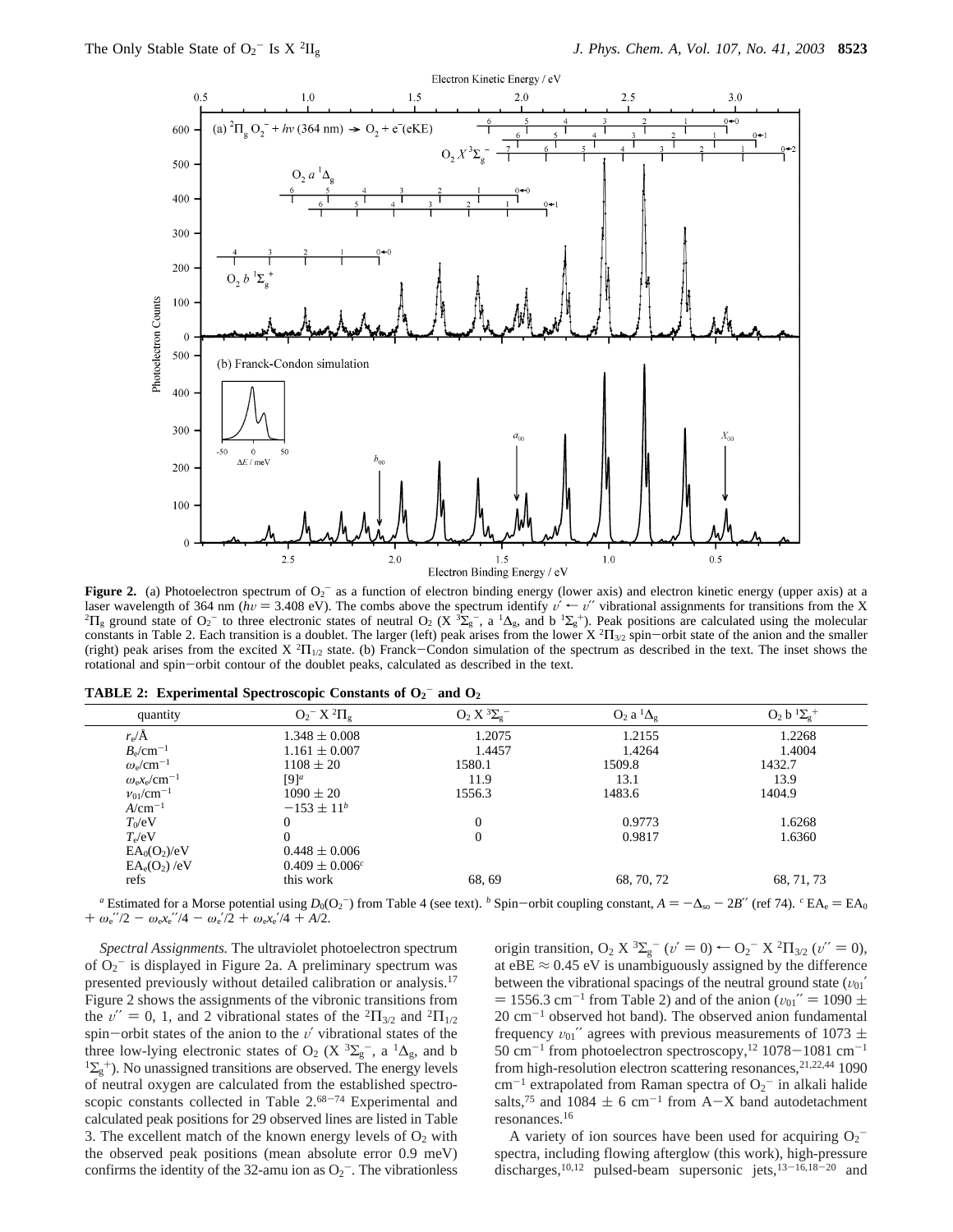|  |  |  |  |  |  |  | <b>TABLE 3: Peak Positions and Assignments</b> |
|--|--|--|--|--|--|--|------------------------------------------------|
|--|--|--|--|--|--|--|------------------------------------------------|

| assignment <sup>a</sup> | eBE (exp) <sup>b</sup> /eV | eBE $(calc)^c/eV$ | error/eV  |
|-------------------------|----------------------------|-------------------|-----------|
| $b(4)-X(0)$             | (2.7487)                   | 2.7509            | 0.0022    |
| $b(3)-X(0)$             | 2.5816                     | 2.5870            | 0.0054    |
| $b(2)-X(0)$             | 2.4173                     | 2.4197            | 0.0024    |
| $a(5)-X(0)$             | 2.3131                     | 2.3125            | $-0.0006$ |
| $b(1)-X(0)$             | 2.2484                     | 2.2490            | 0.0006    |
| $a(4)-X(0)$             | 2.1421                     | 2.1416            | $-0.0005$ |
| $b(0)-X(0)$             | 2.0720                     | 2.0748            | 0.0028    |
| $a(3)-X(0)$             | 1.9671                     | 1.9674            | 0.0003    |
| $a(2)-X(0)$             | 1.7898                     | 1.7899            | 0.0001    |
| $a(1)-X(0)$             | 1.6093                     | 1.6092            | $-0.0001$ |
| $X(6)-X(0)$             | 1.5612                     | 1.5615            | 0.0003    |
| $a(1)-X(1)$             | 1.4736                     | 1.4741            | 0.0005    |
| $a(0)-X(0)$             | 1.4262                     | 1.4253            | $-0.0009$ |
| $X(5)-X(0)$             | 1.3832                     | 1.3833            | 0.0001    |
| $a(0)-X(1)$             | 1.2915                     | 1.2902            | $-0.0013$ |
| $X(5)-X(1)$             | 1.2471                     | 1.2481            | 0.0010    |
| $X(4)-X(0)$             | 1.2021                     | 1.2021            | 0.0000    |
| $X(4)-X(1)$             | 1.0677                     | 1.0670            | $-0.0007$ |
| $X(3)-X(0)$             | 1.0186                     | 1.0180            | $-0.0006$ |
| $X(4)-X(2)$             | (0.9329)                   | 0.9341            | 0.0012    |
| $X(2)-X(0)$             | 0.8318                     | 0.8310            | $-0.0008$ |
| $X(3)-X(2)$             | (0.7500)                   | 0.7500            | 0.0000    |
| $X(2)-X(1)$             | (0.6968)                   | 0.6958            | $-0.0010$ |
| $X(1)-X(0)$             | 0.6412                     | 0.6410            | $-0.0002$ |
| $X(1)-X(1)$             | 0.5058                     | 0.5058            | 0.0000    |
| $X(0)-X(0)$             | 0.4482                     | 0.448             | $-0.0002$ |
| $X(1)-X(2)$             | (0.3709)                   | 0.3729            | 0.0020    |
| $X(0)-X(1)$             | 0.3132                     | 0.3129            | $-0.0003$ |
| $X(0)-X(2)$             | (0.1795)                   | 0.1799            | 0.0004    |
|                         |                            |                   |           |

*<sup>a</sup>* Primary assignment. *<sup>b</sup>* Electron binding energies of peak positions fit using the rotational contour described in the text. Weak transitions in parentheses. <sup>*c*</sup> eBE = EA<sub>0</sub>(O<sub>2</sub>) +  $T_0$ (O<sub>2</sub>) +  $\omega_e'(v') - \omega_e x_e'(v')$ (v' + 1)  $-\omega_e''(v'') + \omega_e x_e''(v'')$  (*v'* + 1), using constants from Table 2.

cesium-ion sputtering.11 The position of the assigned origin transition, eBE  $\approx 0.45$  eV, is invariant in all of these published photoelectron spectra. The observation that all of these ion sources produce the same electronic state of  $O_2^-$ , and no others, indicates that it is the ground electronic state. Vibrational states of  $O_2^-$  up to  $v'' = 3$  have been observed as hot bands in photoelectron spectra 11,19,20 while higher vibrational states  $v''$ photoelectron spectra,<sup>11,19,20</sup> while higher vibrational states,  $v''$  $\geq$  4, are above the detachment limit and have been observed as resonances in low-energy electron scattering on  $O_2$ .<sup>22,44-49</sup> The hot bands are further identified by their different intensities relative to the origin in previously published photoelectron spectra with different  $O_2$ <sup>-</sup> vibrational temperatures. For example, intense  $v'' = 1$ , 2, and 3 hot bands at eBE  $\approx 0.31$ , 0.18, and 0.05 eV, respectively, are observed from a hot cesium-ion sputtering source, $11$  while they are absent from a cold pulsedbeam supersonic jet source.<sup>13</sup>

The observation of both the singlet and triplet electronic states of O2 identifies the anion as a doublet state (selection rule ∆S  $= \pm \frac{1}{2}$  for photodetachment). Two adjacent peaks are observed for each vibronic transition for all three neutral electron states, indicating that the second peak arises from a common excitation in the anion. The  $\Delta \Lambda = 0, \pm 1$  selection rule and the magnitude of the splitting identify the doublets as arising from the ground  ${}^{2}$  $\Pi_{3/2}$  state for the stronger peaks and the excited  ${}^{2}$  $\Pi_{1/2}$  spinorbit state for the weaker peaks at lower electron binding energy. From peak fits of the doublets of the seven most intense vibronic transitions, the spin-orbit splitting is obtained as  $\Delta_{\rm so} = 18.7$  $\pm$  1.3 meV or 151  $\pm$  11 cm<sup>-1</sup>. This agrees with the value of  $161 \pm 4$  cm<sup>-1</sup> reported previously from photoelectron spectroscopy<sup>19</sup> and electron scattering measurements of  $160 \pm 16$ cm<sup>-1,48</sup> and 160  $\pm$  8 cm<sup>-1,22</sup> and 149  $\pm$  8 cm<sup>-1,44</sup><br>No transitions are observed that could be a

No transitions are observed that could be assigned to electronically excited states of  $O_2$ <sup>-</sup>. If the a <sup>4</sup> $\Sigma$ <sub>u</sub><sup>-</sup> quartet state

were present in the ion beam, transitions to the  $O_2 X 3\Sigma_g^-$  neutral ground triplet state would be allowed but transitions to the  $O<sub>2</sub>$  $a^{-1}\Delta_g$  and b  ${}^{1}\Sigma_g$ <sup>+</sup> excited singlet states would be forbidden by spin selection rules. The absence of unassigned transitions, particularly for the hotter ion sources used in previous PES work,<sup>11</sup> implies that low-lying  $($  < 0.45 eV) electronically excited states of  $O_2$ <sup>-</sup> do not exist.

*Franck*-*Condon Simulation.* The spectroscopic assignments are further confirmed by a Franck-Condon simulation<sup>66,76</sup> of the transition intensities, shown in Figure 2b. The Franck-Condon factors are calculated by numerical integration of the overlaps between the Laguerre polynomial wave functions for Morse oscillator vibrational states.<sup>77-79</sup> The harmonic frequencies ( $\omega_e'$ ), anharmonicities ( $\omega_e x_e'$ ), and bond lengths ( $r_e'$ ) of the three neutral  $O_2$  electronic states are fixed at the literature values in Table 2. The  $0-0$  electron binding energies, harmonic frequency  $(\omega_e'')$ , bond length  $(r_e'')$ , and vibrational populations of the anion are determined by least-squares fits to the data. The  $v'' > 1$  hot band transitions are too weak to determine the anion anharmonicity reliably. Therefore,  $\omega_e x_e^{\prime\prime} = 9 \text{ cm}^{-1}$  is estimated from the Morse potential and the O<sub>2</sub><sup>-</sup> dissociation energy. This value is consistent with values of  $8 \pm 2$  cm<sup>-1</sup> obtained from the  $O_2^-$  ( $v'' \ge 4$ ) vibrational resonances observed<br>in high-resolution electron scattering 21,22,44 8.5–8.8 cm<sup>-1</sup> for in high-resolution electron scattering,  $21,22,44$  8.5-8.8 cm<sup>-1</sup> for  $O_2$ <sup>-</sup> dissolved in alkali halides,<sup>34</sup> and values for isoelectronic species, 9.9 cm<sup>-1</sup> for  $FO^{80}$  and 9.8 cm<sup>-1</sup> for  $F_2^{+.81}$ 

The peak shapes are asymmetric because of unresolved rotational contours. To simulate the contour, rotational line positions and line strengths are calculated for  $[O_2(1.32) + e^-]$  $\leftarrow$  O<sub>2</sub><sup>-</sup>(<sup>2</sup>Π<sub>g</sub>) and [O<sub>2</sub>(<sup>1</sup>Δ) + e<sup>-</sup>] ← O<sub>2</sub><sup>-(2</sup>Π<sub>g</sub>) adsorption<br>transitions using the DIATOMIC program<sup>82</sup> with the rotational and transitions using the DIATOMIC program82 with the rotational and spin-orbit coupling constants in Table 2. The stick spectra are convoluted by the instrumental resolution function described above, resulting in the contour in the inset of Figure 2b. The anion rotational and spin-orbit temperature is  $400 \pm 50$  K, as roughly determined by matching the observed contours. The calculated contours for the three separate electronic bands are indistinguishable on the scale of Figure 2. The peak intensities are shifted by  $-2 \pm 1$  meV from the 0 K origin. This rotational shift is included automatically in the Franck-Condon analysis by using the calculated peak profile in the fits to the data.

Each of the three electronic bands are fit independently, but the final simulation in Figure 2b and the calculated peak positions in Table 3 use the averaged anion constants in Table 2. The anion frequency is fixed from the fit to the  $X-X$  band because hot band transitions are weak for the  $a-X$  and  $b-X$ bands. The  $v'' = 1$  and  $v'' = 2$  populations are non-Boltzmann, with effective vibrational temperatures of ∼750 K and ∼900 K, respectively. Electron attachment to  $O<sub>2</sub>$  in the discharge source produces vibrationally excited  $O_2^-$ , which may be inefficiently quenched by collisions with helium because of its high frequency. A similar vibrational temperature of 800 K was observed in the photoelectron spectrum<sup>83</sup> of  $FO^-$ . Independent fits to the three electronic states give electron affinities within 2 meV, using the known neutral term energies in Table 2 to correct to the ground-state origin. As a final check of the electron energy scale, the compression factor was recalculated using the energy levels of neutral  $O_2$  as an internal calibration instead of the phosphorus calibration. The resulting electronic term energies are within 1 meV of the original calibration. The error limits reported in Table 2 are approximately  $\pm 2$  combined standard uncertainties<sup>84</sup> and reflect the reproducibility among the three states, calibration uncertainty, temperature uncertainty, and statistical fitting error.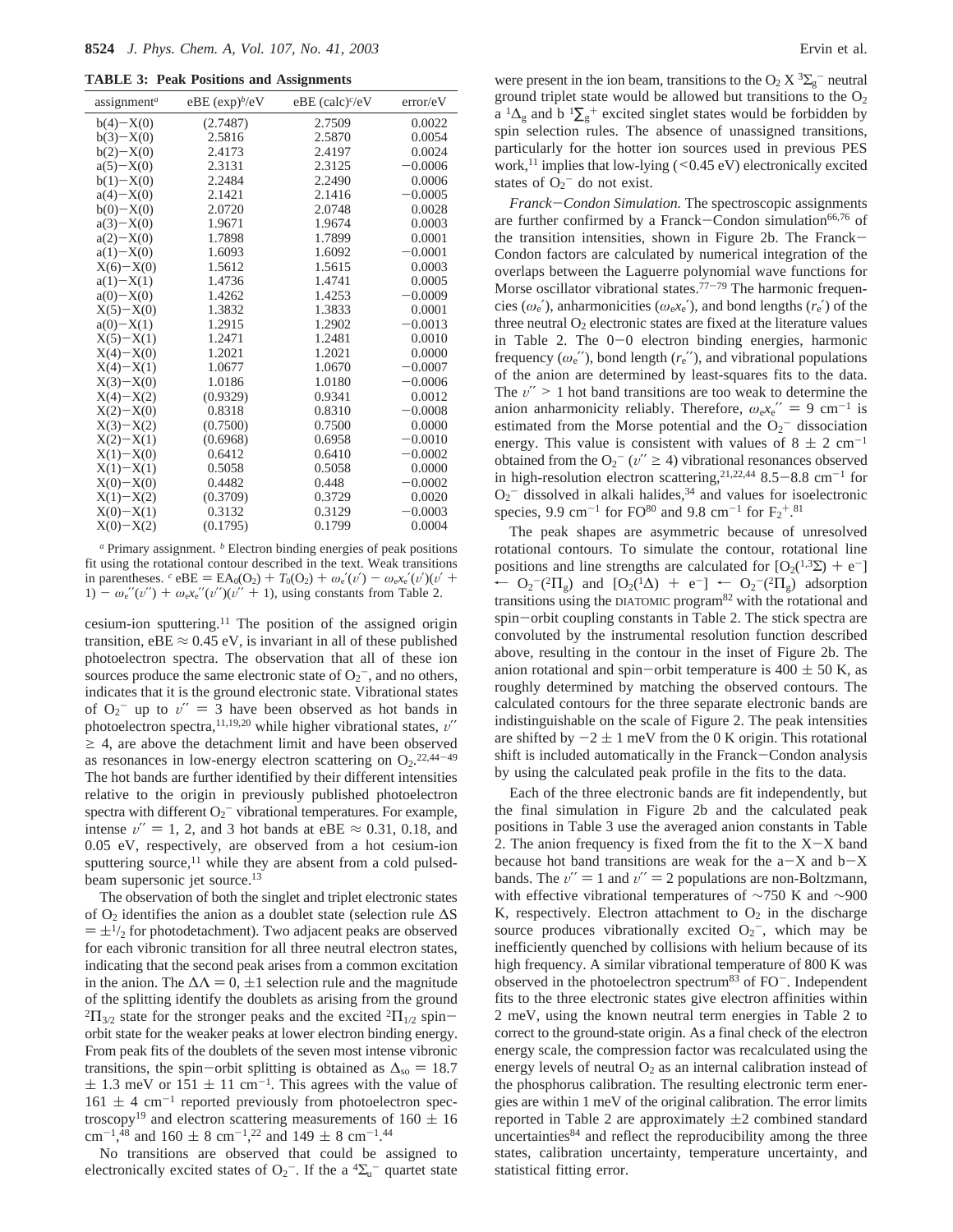**TABLE 4: Recommended Thermochemical Values**

| quantity                                                                               | value/eV                                                                    | value/kJ mol <sup>-1</sup>                                          | method                                                                                                                                           | ret                          |
|----------------------------------------------------------------------------------------|-----------------------------------------------------------------------------|---------------------------------------------------------------------|--------------------------------------------------------------------------------------------------------------------------------------------------|------------------------------|
| EA <sub>0</sub> (O <sub>2</sub> )<br>EA <sub>0</sub> (O)<br>$D_0(O_2)$<br>$D_0(O_2^-)$ | $0.448 \pm 0.006$<br>1.46111,<br>$5.11665 \pm 0.00014$<br>$4.104 \pm 0.006$ | $43.2 \pm 0.6$<br>140.976<br>$498.682 \pm 0.014$<br>$395.9 \pm 0.6$ | photoelectron spectroscopy<br>photodetachment threshold<br>spectroscopic<br>$D_0(O_2)$ – EA <sub>0</sub> (O) + EA <sub>0</sub> (O <sub>2</sub> ) | this work<br>$60 - 63$<br>87 |
| $D_{298}(O_2^-)$<br>$\Delta_{\rm f}H_{298}({\rm O_2}^-)$                               |                                                                             | $399.9 \pm 0.7$<br>$-36.3 \pm 0.7$                                  | $D_0(O_2^-) + \int_0^{298} \Delta_r C_p dT$<br>$-EA_0(O_2) + \int_0^{298} \Delta_f C_p dT$                                                       | a<br>a,b                     |

*a* Integrated heat capacities taken from Gurvich et al.<sup>85</sup> *b* "Electron convention."<sup>86</sup>

The simulated spectrum is an excellent match of the observed spectrum (Figure 2), for both line positions and relative intensities. The transitions in the X-X band from  $v'' = 1$  exhibit the characteristic double maximum in intensities at  $v' = 1$  and 5 and a minimum at  $v' = 3$  resulting from the node in the lower state vibrational wave function. This behavior definitively identifies the hot band as vibrational rather than an excited electronic state of  $O_2^-$ .

*Electron Affinity and Related Thermochemistry.* The final value of the electron affinity from the simulation is  $EA_0(O_2)$  =  $0.448 \pm 0.006$  eV. The error bars overlap with the previous photoelectron spectrometry electron affinities of  $0.450 \pm 0.002$ eV,<sup>19</sup> 0.451  $\pm$  0.007 eV,<sup>12</sup> and 0.436  $\pm$  0.008 eV.<sup>10</sup> The (small) spread in these values is largely due to different methods of estimating the rotational and spin-orbit corrections and the uncertainties of estimating the rotational and spin-orbit temperatures. The electron affinity from photoelectron spectroscopy is also in good accord with electron scattering and other independent experiments in the last three decades (other than the recent ECD results), as summarized in Table 1.

Additional thermochemical results and derivations are presented in Table 4.85,86 Our experimental electron affinity of  $O<sub>2</sub>$ may be combined with the neutral dissociation energy<sup>87</sup> and the atomic oxygen electron affinity to obtain the dissociation energy,  $D_0(O_2^-) = 4.104 \pm 0.006$  eV. This value agrees with the prompt  $O_2^- \rightarrow O_2^+ O_2^-$  photodissociation threshold near the prompt  $O_2^- \rightarrow O + O^-$  photodissociation threshold near 4.09 eV observed by Johnson and co-workers<sup>14,16</sup> and the  $O_2^-$ 4.09 eV observed by Johnson and co-workers<sup>14,16</sup> and the  $O_2$ <sup>-</sup> collision-induced dissociation threshold energy of  $4.1 \pm 0.1$  eV reported by Tiernan and Wu.24 The internal consistency of the thermochemical cycle for these independent experiments verifies the electron affinity value.

**Theoretical Treatment of Potential Energy Curves of O2** - **Electronic States.** Modern electronic structure theory is capable of calculating electron affinities to a high degree of accuracy for small stable anions.<sup>53,88-91</sup> However, calculation of the potential energy curves of electronically unbound anion states is more challenging. Such states correspond to temporary anions (i.e., metastable electronic states) that can be observed as resonances in electron scattering and photodetachment experiments, and thus are also important to characterize. In the present study, all of the anion states we focus on are electronically unstable at some internuclear distances (*R*) and stable at others, so it is important to employ theoretical methods that allow us to describe the corresponding potential curves at all *R*-values.

The use of straightforward variational ab initio techniques for electronically unstable states with extremely large basis sets fails. Such approaches generate a wave function describing the neutral molecule plus a free electron infinitely distant and with essentially zero kinetic energy. This happens because the molecule-plus-free-electron function is indeed the lowest-energy solution to the Schrödinger equation in such cases; of course, it is not the solution we seek when we attempt to describe metastable resonance states of anions. The function we want is embedded within the continuum of molecule-plus-free-electron functions. Using smaller basis sets cannot easily avoid these difficulties; instead, one must employ an approach that is designed to handle the metastability of such states.

In the so-called stabilization method,  $92-95$  one adds to the Hamiltonian *H* describing the system of interest a potential *V* that confines the extra electron to the molecular framework (i.e., does not allow it to escape). One then carries out a series of calculations on the anion using  $H + \lambda V$  as the Hamiltonian (using values of  $\lambda$  for which the electronic state of interest is bound) and determining the energy of the desired anion state for a range of *λ* values. Because the energies of the neutral states are also usually altered when the Hamiltonian is replaced by *H*  $+ \lambda V$ , one must also compute their energies at various  $\lambda$  values. By then extrapolating the anion and neutral state energies to *λ*  $= 0$ , one obtains the stabilization estimate for these energies.

In the particular variant of the stabilization method used here to obtain the resonance-state energies for  $O_2$ <sup>-</sup>, we artificially increase the nuclear charge of each oxygen atom by an amount ∆*q* to render the anionic state electronically bound and thus amenable to conventional ab initio treatment. These calculations are performed for several values of ∆*q* and the energies are then extrapolated to  $\Delta q = 0$  to obtain the true energy of the anion. To illustrate, we show plots of the ∆*q* dependence of the anion-neutral energy differences associated with the ground state of the neutral and the X<sup>2</sup> $\Pi_g$ , a<sup>4</sup> $\Sigma_u^-$ , and A<sup>2</sup> $\Pi_u$  states of the anion at  $R = 1.313$  Å in Figure 3a and at  $R = 1.813$  Å in Figure 3b. We plot the detachment energies (computed at the coupled-cluster single and double excitation with noniterative triple excitation level<sup>96</sup> using aug-cc-pVTZ basis functions<sup>97</sup>), which we label  $D^{\text{CCSD(T)}}$ . All of these calculations were performed using the Gaussian 9898 suite of programs. The plots of *D*CCSD(T) versus ∆*q* exhibit significant curvature and therefore the extrapolations employ quadratic fits. Plots of detachment energies rather than the anion and neutral total energies are used because such plots are more easily fit to a quadratic function of ∆*q* and thus more efficiently extrapolated. The quality of the quadratic fits is high, with statistical *r*-values of 0.9964 or greater in all cases. At  $R = 1.313$  Å, the X <sup>2</sup> $\Pi_{\rm g}$  state of the anion is bound (i.e., has a positive detachment energy), but the  $a^{4}\Sigma_{u}^{-}$  and A  $^{2}\Pi_{u}$  states are not. The plots for the a  $^{4}\Sigma_{u}$ <sup>2</sup>Π<sub>u</sub> states do not contain data points at  $\Delta q = 0.1$  because at  $\Delta q = 0.1$  these states have energies lying above that of the neutral ( $D^{CCSD(T)} < 0$ ) and thus are inappropriate to include in the stabilization plots. In contrast, Figure 3b shows that at  $R =$ 1.813 Å, all three anion states are electronically bound, that is, the curves lie below the ground-state neutral  $O_2$  curve at that internuclear distance. Finally, both parts of Figure 3 illustrate that the limits to the precision in the  $D^{CCSD(T)}$  values obtained in the extrapolation are usually well within 0.1 eV. For the a  ${}^{4}\Sigma_{u}^{-}$  state in regions where it is electronically unstable, we find the plots of  $D^{\text{CCSD(T)}}$  versus  $\Delta q$  to have considerable quadratic character. Moreover, these plots often do not include values of ∆*q* below 0.2 as explained above, and thus must be extrapolated over a longer range. Hence, our  $D^{\text{CCSD(T)}}$  data for the a  ${}^4\Sigma_u$ <sup>-</sup>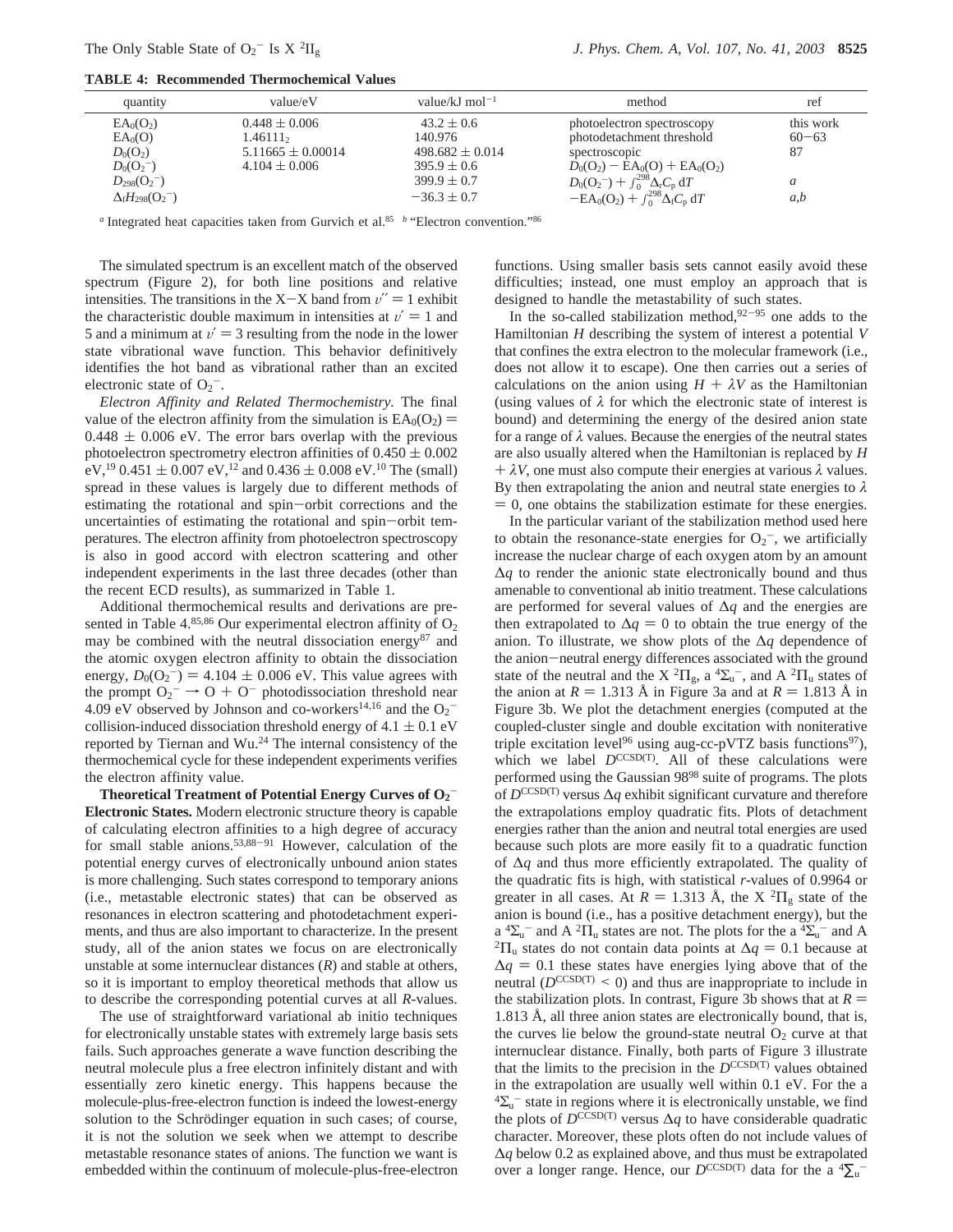

**Figure 3.** Representative plots of detachment energies vs ∆*q* (incremental charge on the oxygen nuclei) computed in the stabilization calculations showing quadratic fits for the extrapolation to  $\Delta q = 0$ . (a)  $R = 1.313$  C (left) and (b)  $R = 1.813$  C (right). Circles,  $O_2^- \times {}^2\Pi_g$ ; inverted triangles,  $O_2^- \times {}^2\Pi_g$ .  $O_2^-$  a  $^4\Sigma_u^-$ ; squares,  $O_2^-$  A  $^2\Pi_u$ .



**Figure 4.** Calculated potential energies for  $O_2 X \nvert^3 \Sigma_g^-$  (solid circles),  $Q_2$ <sup>-</sup> X<sup>2</sup> $\Pi$ <sub>g</sub> (open circles),  $Q_2$ <sup>-</sup> a<sup>4</sup> $\Sigma_u$ <sup>-</sup> (inverted triangles), and  $Q_2$ <sup>-</sup> A<sup>2</sup> $\Pi$  (squares). Solid lines are experimental RKR curves<sup>68</sup> for the neutral  ${}^{2}\Pi_{u}$  (squares). Solid lines are experimental RKR curves<sup>68</sup> for the neutral states and a Morse oscillator potential using the constants in Table 2 for the  $O_2$ <sup>-</sup> X <sup>2</sup> $\Pi$ <sub>g</sub> ground-state anion. Dashed lines connect the calculated points of the anion excited states as a guide.

state, where it is metastable, are probably less reliable (i.e., 0.5 eV) than what we report for the X  ${}^{2}\Pi_{g}$  and A  ${}^{2}\Pi_{u}$  states.

After extrapolating the  $D^{\text{CCSD(T)}}$  versus  $\Delta q$  values for each of the anion states at each of 13 *<sup>R</sup>*-values in the range 1.0-2.1 Å, we add the  $D^{\text{CCSD(T)}}(\Delta q \rightarrow 0.0)$  data to the CCSD(T)/augcc-pVTZ computed ground-state neutral energies to produce potential curves for the anion states. The neutral and anion energy curves are shown in Figure 4, where we see that all three anion states have regions where they lie below the ground state of the neutral as well as regions where they lie above.

The electron affinity obtained at the CCSD(T)/aug-cc-pVTZ level is  $EA_e(O_2) = 0.354$  eV, the  $O_2 \times {}^3\Sigma_g^ \leftarrow O_2^- \times {}^2\Pi_g$ <br>difference between the two minima of the ground-state curves difference between the two minima of the ground-state curves without vibrational zero-point energy (ZPE), spin-orbit, or other corrections. This result is in good agreement with the present experimental value of  $EA_e(O_2) = 0.409$  eV from Table 2 (corrected from the observed 0 K value of  $EA_0(O_2) = 0.448$ ) eV for  $O_2$   $X$   ${}^{3}\Sigma_g$   $\sim$   $O_2$   ${}^{7}$   $X$   ${}^{2}\Pi_{3/2}$  for vibrational ZPE and spin-<br>orbit splitting) an error of only 55 meV. The CCSD(T)/augorbit splitting), an error of only 55 meV. The CCSD(T)/augcc-pVTZ value is sufficiently close to experiment to show that the potential curves shown in Figure 4 are of adequate quality to support the conclusions reached in this paper. Higher-order calculations are required to match the electron affinity within the experimental uncertainty. In a high-level coupled-cluster study of the ground states (but no excited states) of the neutral and anion, Neogrady et al.<sup>50</sup> reported a 0 K value of  $EA_0(O_2)$  $= 0.449 \pm 0.008$  eV, obtained by employing a comprehensive set of theoretical corrections including vibrational ZPE, core correlation, scalar relativistic effects, spin-orbit energy, and complete basis set extrapolation. Their value is in superb agreement with the experimental electron affinity.

The theoretical potential energy curves of Figure 4 definitively show that the  $O_2^- X^2 \Pi_g$  ground state is the only anion state with a minimum below the neutral ground-state minimum. The lowest anion excited states,  $O_2$ <sup>-</sup> a<sup>4</sup> $\Sigma$ <sub>u</sub><sup>-</sup> and A<sup>2</sup> $\Pi$ <sub>u</sub>, have shallow minima at much larger internuclear distances. These minima lie below the outer wall of the neutral ground-state potential curve, which suggests that these states could be metastable in low vibrational levels. However, their lifetimes are expected to be short if their vibrational wave functions extend to shorter *R*-values where they become electronically unstable. Although all of the  $O_2$ <sup>-</sup> potentials correlating with  $O(^3P) + O^-(2P)$  lie<br>helow  $O_2$  at large R, where they can be attractive because of below  $O_2$  at large  $R$ , where they can be attractive because of the charge-induced-dipole potential, only the ground state and the a  ${}^{4}\Sigma_{u}^{-}$  and A  ${}^{2}\Pi_{u}$  excited states have been found to possess minima at bond lengths in the electronically bound region, that is, minima that lie below the ground-state  $O<sub>2</sub>$  potential curve.

Figure 4 also compares the ab initio theoretical potential energy curves with potential curves generated from experimental data. The experimental curves for the low-lying neutral states of O<sub>2</sub> (X  ${}^{3}\Sigma_{g}^{-}$ , a  ${}^{1}\Delta_{g}$ , b  ${}^{1}\Sigma_{g}^{+}$ ) are spectroscopic RKR curves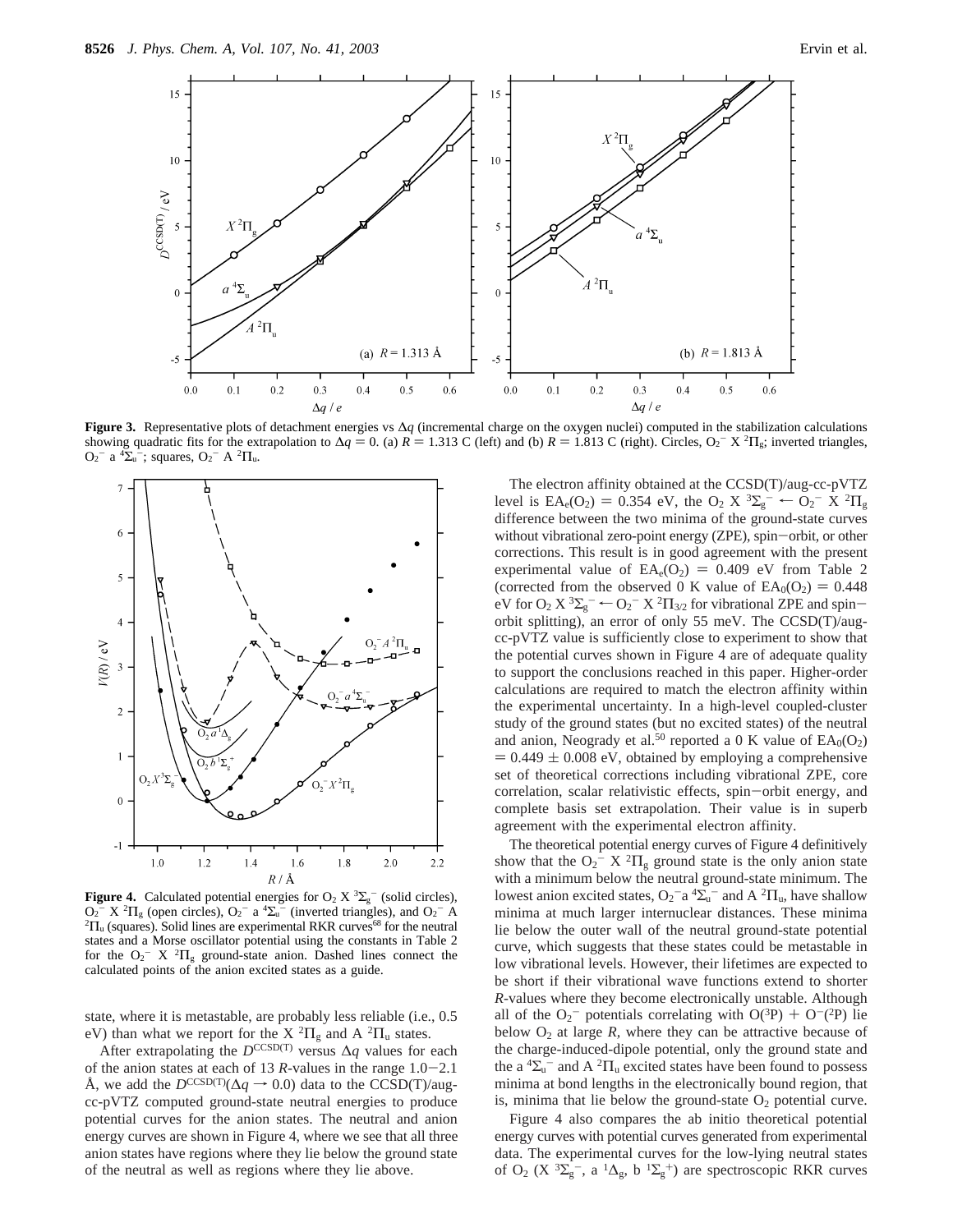| <b>TABLE 5: Calculated Molecular Constants for <math>O2</math></b> |
|--------------------------------------------------------------------|
|--------------------------------------------------------------------|

| species                                             | value                                                     | exp                                                  |                      |                           |                                | $CCSD(T)$ MR-CI MC-SCF valence CI MC-SCF $CCSD(T)$ MR-CI $QCISD(T)$ |                          |                           |                           |                           | CCSD(T)                    | MR-CI                     |
|-----------------------------------------------------|-----------------------------------------------------------|------------------------------------------------------|----------------------|---------------------------|--------------------------------|---------------------------------------------------------------------|--------------------------|---------------------------|---------------------------|---------------------------|----------------------------|---------------------------|
| $O_2 X^3 \Sigma_g$ $E A_0 / eV$                     | $EA_e/eV$                                                 | $0.448 \pm 0.006$<br>$0.409 \pm 0.006$ 0.354         |                      |                           | $-0.37$                        |                                                                     |                          | 0.403                     | 0.389                     | 0.373                     | $0.449 \pm 0.008$<br>0.418 | 0.39                      |
| $O_2$ <sup>-</sup> $X^2\Pi_g$ $T_e/eV$              | $r_e/A$<br>$\omega_{\rm e}$ /cm <sup>-1</sup>             | $\Omega$<br>$1.348 \pm 0.008$ 1.356<br>$1108 \pm 20$ | 0<br>1112            | $\theta$<br>1.373<br>1065 | $\overline{0}$<br>1.35<br>1163 | $\theta$<br>1.34<br>1089                                            | $\Omega$<br>1.33<br>1499 | $\Omega$<br>1.348<br>1132 | $\Omega$<br>1.362<br>1107 | $\theta$<br>1.357<br>1108 |                            | $\Omega$<br>1.364<br>1103 |
| $Q_2$ <sup>-</sup> $a^4\Sigma_{\rm u}$ <sup>-</sup> | $T_e/eV$<br>$r_e/A$<br>$\omega_{\rm e}$ /cm <sup>-1</sup> |                                                      | 2.40<br>1.808<br>569 |                           | 2.79<br>1.846<br>572           | 2.05<br>1.88<br>605                                                 | 1.9                      |                           |                           |                           |                            |                           |
| $Q_2$ <sup>-</sup> $A^2\Pi_{\text{u}}$ $T_e/eV$     | $r_e/A$<br>$\omega_{\rm e}$ /cm <sup>-1</sup>             |                                                      | 3.39<br>1.758<br>557 | 3.10<br>1.805<br>535      | 3.54<br>1.743<br>604           | 2.93<br>1.92<br>452                                                 | $1.6 - 1.9$              |                           |                           |                           |                            |                           |
| ref                                                 |                                                           | this work                                            | this work            | 55                        | 40                             | 56                                                                  | 57                       | 53                        | 50                        | 54                        | 51                         | 52                        |
|                                                     |                                                           |                                                      |                      |                           |                                |                                                                     |                          |                           | t Sa                      |                           |                            |                           |

from the review by Krupenie.<sup>67</sup> The anion ground-state curve is a Morse potential using the experimental constants in Table 2, shifted by  $EA_e(O_2)$  relative to the  $O_2 X 3\Sigma_g^-$  minimum. Very good agreement between experiment and theory is observed for the ground-state neutral and anion ground-state curves although differences begin to appear for the neutral at distances beyond ca. 1.8 Å. These differences arise because the unrestricted Hartree-Fock reference function used as a zeroth-order approximation to the coupled-cluster wave function has difficulty accurately treating the cleavage of the bond in this case. However, the ground-state anion curve agrees well with the Morse curve for the anion, so there is no reason to believe that the anion curves are in substantial error. Moreover, the three anion curves are very similar to those obtained by Tellinghuisen et al.40 in regions where the anion states are electronically stable.

In Table 5, we collect parameters characterizing the minima on the anion potential curves shown in Figure 4 as well as corresponding values obtained by earlier workers.<sup>40,51,53-57</sup> The most useful comparisons are to recent multireference configuration interaction (MR-CI) calculations by Bruna and Grein<sup>55</sup> and multiconfiguration self-consistent field (MC-SCF) calculations by Ewig and Tellinghuisen,<sup>40</sup> because both studies examined the neutral and the ground and excited state potentials of the anion. The results obtained from our ab initio calculations are generally similar to those obtained by these earlier workers in the electronically bound regions, thereby further supporting our conclusions.

In contrast to previous work, our calculations are designed to continue the anionic potential energy curves into regions where they describe electronically unstable states. By carrying out stabilization calculations, we are able to calculate the  $O_2$ <sup>-</sup>  $X^{2}\Pi_{g}$  state for  $R \leq 1.2$  Å and the a  $^{4}\Sigma_{u}^{-}$  and A  $^{2}\Pi_{u}$  states for  $R \leq 1.6$  Å We find that although the  $\Omega_{0}^{-}$  X  $^{2}\Pi_{u}$  and A  $^{2}\Pi_{u}$  $R \leq 1.6$  Å. We find that, although the  $O_2$ <sup>-</sup> X <sup>2</sup> $\Pi_g$  and A <sup>2</sup> $\Pi_u$ states are repulsive at smaller *R*, the O<sub>2</sub><sup>-</sup>a <sup>4</sup> $\Sigma$ <sub>u</sub><sup>-</sup> state has a secondary minimum near 1.2 Å not observed previously. This state likely has a very short lifetime with respect to electron detachment in this range of internuclear distances, so its Heisenberg width may render detection of such a minimum experimentally impossible. The origin of this inner minimum lies in an avoided crossing between a valence  $(2p\pi_g)^2(2p\sigma_u)^1$ configuration and a Rydberg-like  $(2p\pi_g)^2(np\sigma_u)^1$  configuration  $(n \geq 2)$ . As a result of this avoided crossing, the nature of the singly occupied  $\sigma_{\rm u}$ <sup>\*</sup> orbital changes as shown in Figure 5 from valencelike at larger *R* to Rydberg-like at shorter *R*. An analogous valence-Rydberg avoided crossing is seen in the corresponding  ${}^4\Sigma$  state of the isoelectronic FO molecule.<sup>99</sup> To check the reliability of the stabilization calculations in the region with Rydberg-like character, we added additional Rydberg-like basis functions to the aug-cc-pVTZ basis (three diffuse s and three p functions) and repeated the calculations of the a  ${}^{4}\Sigma_{u}^{-}$ 



R=1.613 Å R=2.013 Å

**Figure 5.** Molecular orbital plots for the  $p\pi$ <sup>\*</sup> (bottom) and  $p\sigma$ <sup>\*</sup> (top) orbitals of the  $O_2^-$  a <sup>4</sup> $\Sigma_u^-$  state. The character of the p $\sigma_u^*$  antibonding orbital changes from valence (2p) at the outer minimum of the potential energy curve near 1.8 Å to Rydberg-like (*n*p, *<sup>n</sup>* > 2) at the inner minimum near 1.2 Å.

state near the inner minimum. Although the energies change somewhat, as expected with a larger basis set, the general shape of the inner minimum is the same and the minimum remains at 1.2 Å.

### **Conclusions**

The electron affinity of  $O_2$  is firmly established by photoelectron spectroscopy as  $EA_0 = 0.448 \pm 0.006$  eV. Although high-resolution rovibrational spectroscopy on  $O_2$ <sup>-</sup> could improve the precision of the molecular constants of the  $X^2\Pi_g$  ground state, its binding energy is quite well characterized by photoelectron spectroscopy, electron scattering, photodissociation, and collision-induced dissociation experiments. Theoretical coupledcluster calculations and experimental evidence show that the ground  $X^2\Pi_g$  state of  $O_2$ <sup>-</sup> is the only electronic state below the  $v' = 0$  level of the O<sub>2</sub> X  ${}^{3}\Sigma_{g}^{-}$  neutral ground state. The lowest excited states of O<sub>2</sub> a  ${}^{4}\Sigma_{g}^{-}$  and A <sup>2</sup>U lie well above lowest excited states of  $O_2^-$ , a  ${}^4\Sigma_u^-$  and A  ${}^2\Pi_u$ , lie well above the adiabatic electron detachment limit for formation of  $O<sub>2</sub>$ . The anion excited-state energies are predicted by theory to be  $T_e$ (a  $4\Sigma_{\rm u}$ <sup>-</sup>) – T<sub>e</sub>(X<sup>2</sup> $\Pi_{\rm g}$ ) = 2.40 eV and T<sub>e</sub>(A<sup>2</sup> $\Pi_{\rm u}$ ) – T<sub>e</sub>(X<sup>2</sup> $\Pi_{\rm g}$ ) = 3.39 eV at the CCSD(T)/ang-cc-pVTZ level. By employing 3.39 eV at the CCSD(T)/aug-cc-pVTZ level. By employing stabilization methods, all three states of the anion have also been characterized at internuclear distances where they are unstable with respect to electron detachment. The stabilization calculations predict that the O<sub>2</sub><sup>-</sup> a <sup>4</sup> $\Sigma$ <sub>u</sub><sup>-</sup> state has a secondary minimum near  $R = 1.2 \text{ Å}$  as well as the minimum found by early workers at longer *R*.

Recent reports by Chen et al. $41-43$  using the electron-capture detector (ECD) method, which is based on the temperaturedependent kinetics of electron attachment at atmospheric total pressure, give  $EA(O_2) = 1.07 \pm 0.07$  eV and a doublet-quartet electronic excitation energy of 0.12 eV. These values are well outside any reasonable interpretation of modern spectroscopic,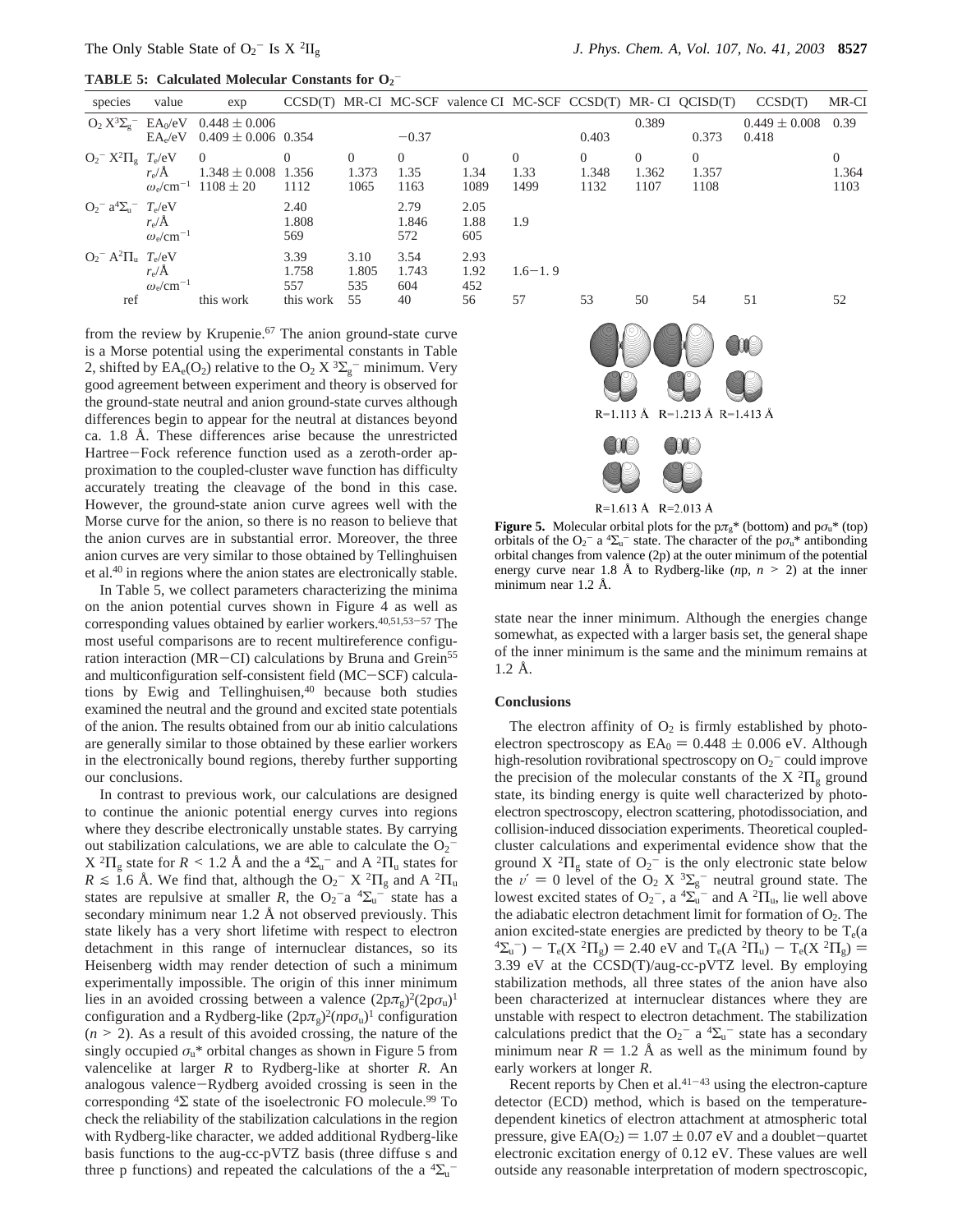electron scattering, thermochemical, and ab initio theoretical data. This result carries the unequivocal implication that the ECD method is unable to provide accurate electron affinities and anion excited-state energies for  $O<sub>2</sub>$ , a well-characterized diatomic molecule. A fundamental limitation of the ECD experiments $41-43$  is that the ions responsible for the loss of electron current signal are not positively identified. Salyards et al.100 have demonstrated that anions in atmospheric pressure systems with detachment energies less than about 0.8 eV are rapidly converted to  $O_2$ <sup>-</sup>(H<sub>2</sub>O) clusters via fast reactions involving trace amounts of  $O_2$  and  $H_2O$ . In the absence of spectroscopic or mass-spectrometric identification of the negative ions responsible for the electron-capture signals, the ECD method is evidently unreliable for determining electron affinities. The three different (outside the uncertainty limits) adiabatic electron affinities reported from analyses of ECD measurements by Chen et al.,  $EA(O_2) = 0.46 \pm 0.05$  eV in 1983,<sup>23</sup> 0.9  $\pm$ 0.05 eV in 2002,<sup>41</sup> and 1.07  $\pm$  0.07 eV in 2002-3,<sup>42,43</sup> further suggest the unreliability of ECD. Of the 12 electronic states of  $O_2$ <sup>-</sup> proposed by Chen and Chen<sup>43</sup> to lie below the  $O_2 + e^{-}$ <br>detachment limit, only the X<sup>2</sup>II ground state is actually detachment limit, only the X  ${}^{2}\Pi_{g}$  ground state is actually thermodynamically stable with respect to electron detachment. The proposed reassignments of the origin band in the photoelectron spectra of O<sub>2</sub><sup>-</sup> to either <sup>4</sup> $\Sigma_{u(1/2)}$ <sup>-</sup> and <sup>4</sup> $\Sigma_{u(3/2)}$ <sup>-</sup> (as given by Chen et al.<sup>41</sup>) or to <sup>2</sup> $\Pi_{u(1/2)}$  and <sup>2</sup> $\Pi_{u(3/2)}$  (as later reassigned by Chen and Chen<sup>43</sup>), as well as reassignments of vibrational transitions to additional anion electronic states,<sup>43</sup> have no basis in experiment or theory. Substantial revision of a wellestablished thermochemical quantity such as the electron affinity of O2 would require very strong experimental evidence, which is not provided by the ECD measurements. Similar conclusions apply to the large revision of EA(NO) proposed by Chen et al.<sup>41</sup> to 0.85 eV from the photoelectron spectroscopy value<sup>12</sup> of  $EA<sub>0</sub>(NO) = 0.026 \pm 0.005$  eV. While the detailed analyses and conclusions presented here apply specifically to the superoxide ion, the clear implication is that all electron-capture detector measurements of electron affinities should be considered subject to large and unknown errors.

**Acknowledgment.** This work has been supported by the U.S. Department of Energy, Office of Science, Office of Basic Energy Science, Chemical Sciences, Geosciences, and Biosciences Division (K.M.E.); and by the National Science Foundation, grants CHE-9982420 and CHE-0240387 (J.S.), and grants CHE-0201848 and PHY-0096822 (W.C.L.).

#### **References and Notes**

(1) Ferguson, E. E.; Arnold, F. *Acc. Chem. Res.* **1981**, *14*, 327.

(2) Prabhakar, R.; Siegbahn, P. E. M.; Minaev, B. F.; Cgren, H. *J. Phys. Chem. B* **2002**, *106*, 3742.

(3) Bartmess, J. E. In *NIST Chemistry WebBook, NIST Standard Reference Database Number 69*; Mallard, W. G., Linstrom, P. J., Eds.; National Institute of Standards and Technology: Gaithersburg, MD, March 2003 (http://webbook.nist.gov/chemistry/, accessed 6/1/2003).

(4) Bailey, T. L.; Mahadevan, P. *J. Chem. Phys.* **1970**, *52*, 179.

(5) Vogt, D.; Hauffle, B.; Neuert, H. *Z. Phys.* **1970**, *232*, 439.

- (6) Stockdale, J. A. D.; Compton, R. N.; Hurst, G. S.; Reinhardt, P. W. *J. Chem. Phys.* **1969**, *50*, 2176.
	- (7) Pack, J. L.; Phelps, A. V. *J. Chem. Phys.* **1966**, *44*, 1870.
	- (8) Phelps, A. V.; Pack, J. L. *Phys. Re*V*. Lett.* **<sup>1961</sup>**, *<sup>6</sup>*, 111.

(9) Burch, D. S.; Smith, S. J.; Branscomb, L. M. *Phys. Re*V*.* **<sup>1958</sup>**, *112*, 171.

(10) Celotta, R. J.; Bennett, R. A.; Hall, J. L.; Siegel, M. W.; Levine, J. *Phys. Rev. A* **1972**, *6*, 631. Reported value of  $EA(O_2) = 0.440 \pm 0.008$  eV corrected to  $0.436 \pm 0.008$  eV to account for revision in EA(O) from 1.465 eV used in the electron energy calibration to the current value of 1.46111 eV.

(11) Corderman, R. R.; Engelking, P. C.; Lineberger, W. C. *Appl. Phys. Lett.* **1980**, *36*, 533.

- (12) Travers, M. J.; Cowles, D. C.; Ellison, G. B. *Chem. Phys. Lett.* **1989**, *164*, 449.
- (13) Posie, L. A.; Deluca, M. J.; Johnson, M. A. *Chem. Phys. Lett.* **1986**, *1986*, 170.
- (14) Lavrich, D. J.; Buntine, M. A.; Serxner, D.; Johnson, M. A. *J. Chem. Phys.* **1993**, *99*, 5910.
- (15) Buntine, M. A.; Lavrich, D. J.; Dessent, C. E.; Scarton, M. G.; Johnson, M. A. *Chem. Phys. Lett.* **1993**, *216*, 471.
- (16) Bailey, C. G.; Lavrich, D. J.; Serxner, D.; Johnson, M. A. *J. Chem. Phys.* **1996**, *105*, 1807.

(17) Ervin, K. M.; Lineberger, W. C. In *Ad*V*ances in Gas Phase Ion Chemistry*; Adams, N. G., Babcock, L. M., Eds.; JAI: Greenwich, CT, 1992; Vol. 1, p 121.

(18) Hanold, K. A.; Sherwood, C. R.; Garner, M. C.; Continetti, R. E. *Re*V*. Sci. Instrum.* **<sup>1995</sup>**, *<sup>66</sup>*, 5507.

(19) Schiedt, J.; Weinkauf, R. *Z. Naturforsch. A* **1995**, *50*, 1041.

- (20) Boesl, U.; Bässmann, C.; Käsmeier, R. *Int. J. Mass Spectrom.* 2001, *206*, 231.
- (21) Allan, M. *J. Phys. B: At. Mol. Opt. Phys.* **1995**, *28*, 5163.

(22) Stephen, T. M.; Burrow, P. D. *J. Phys. B: At. Mol. Phys.* **1986**, *19*, 3167.

(23) Chen, E. C. M.; Wentworth, W. E. *J. Phys. Chem.* **1983**, *87*, 45.

(24) Tiernan, T. O.; Wu, R. L. C. *Ad*V*. Mass Spectrom.* **<sup>1978</sup>**, *7A*, 136. (25) Durup, M.; Parlant, G.; Appell, J.; Durup, J.; Ozenne, J.-B. *Chem.*

- *Phys.* **1977**, *25*, 245.
- (26) Burrow, P. D. *Chem. Phys. Lett.* **1974**, *26*, 265.
- (27) Baede, A. P. M. *Physica* **1972**, *59*, 541.
- (28) Van de Wiel, H.; Tommassen, P. *J. Chromatogr.* **1972**, *71*, 107.
- (29) Tiernan, T. O.; Hughes, B. M.; Lifschitz, C. *J. Chem. Phys.* **1971**, *55*, 5692.
- (30) Berkowitz, J.; Chupka, W. A.; Gutman, D. *J. Chem. Phys.* **1971**, *55*, 2733.
- (31) Chantry, P. J. *J. Chem. Phys.* **1971**, *55*, 2746.
- (32) Nalley, S. J.; Compton, R. N. *Chem. Phys. Lett.* **1971**, *9*, 529.
- (33) Lacmann, K.; Herschbach, D. R. *Chem. Phys. Lett* **1970**, *6*, 106.
- (34) Ikezawa, M.; Rolfe, J. *J. Chem. Phys.* **1973**, *58*, 2024.
- (35) Rolfe, J. *J. Chem. Phys.* **1979**, *70*, 2463.
- 
- (36) Van Brunt, R. J.; Kieffer, L. J. *Phys. Rev. A* **1970**, 2, 1899. (37) Noble, C. J.; Higgins, K.; Wöste, G.; Duddy, P.; Burke, P. G.; Teubner, P. J. O.; Middleton, A. G.; Brunger, M. J. *Phys. Re*V*. Lett.* **<sup>1996</sup>**, *76*, 3534.
- (38) Brunger, M. J.; Middleton, A. G.; Teubner, P. J. O. *Phys. Re*V*. A* **1998**, *57*, 208.
- (39) van Leeuwen, P. A.; Vreeker, R.; Glasbeek, M. *Phys. Re*V*. B* **<sup>1986</sup>**, *34*, 3483.
- (40) Ewig, C. S.; Tellinghuisen, J. *J. Chem. Phys.* **1991**, *95*, 1097.
- (41) Chen, E. S.; Wentworth, W. E.; Chen, E. C. M. *J. Mol. Struct.* **2002**, *606*, 1.
	- (42) Chen, E. S.; Chen, E. C. M. *J. Phys. Chem. A* **2002**, *2002*, 6665.
- (43) Chen, E. S.; Chen, E. C. M. *J. Phys. Chem. A* **2003**, *107*, 169. (44) Field, D.; Mrotzek, G.; Knight, D. W.; Lunt, S.; Ziesel, J. P. *J.*
- *Phys. B: At. Mol. Opt. Phys.* **1988**, *21*, 171.
	- (45) Spence, D.; Schulz, G. J. *Phys. Re*V*. A* **<sup>1970</sup>**, *<sup>2</sup>*, 1802.
	- (46) Linder, F.; Schmidt, H. *Z. Naturforsch. A* **1971**, *26*, 1617.
- (47) Gray, R. L.; Haselton, H. H.; Krause, D., Jr.; Soltysik, E. A. *Chem. Phys. Lett.* **1972**, *13*, 51.
- (48) Land, J. E.; Raith, W. *Phys. Re*V*. A* **<sup>1974</sup>**, *<sup>9</sup>*, 1592.
- (49) Ziesel, J.-P.; Randell, J.; Field, D.; Lunt, S. L.; Mrotzek, G.; Martin, P. *J. Phys. B: At. Mol. Opt. Phys.* **1993**, *26*, 527.
- (50) González-Luque, R.; Merchán, M.; Fülscher, M. P.; Roos, B. O. *Chem. Phys. Lett.* **1993**, *204*, 323.
- (51) Neogrády, P.; Medved, M.; Cernušák, I.; Urban, M. Mol. Phys. **2002**, *100*, 541.
	- (52) Stampfuss, P.; Wenzel, W. *Chem. Phys. Lett.* **2003**, *370*, 478.
	- (53) Sordo, J. A. *J. Chem. Phys.* **2001**, *114*, 1974.
- (54) Chandrasekher, C. A.; Griffith, K. S.; Gellene, G. I. *Int. J. Quantum Chem.* **1996**, *58*, 29.
	- (55) Bruna, P. J.; Grein, F. *Mol. Phys.* **1999**, *97*, 321.
	- (56) Michels, H. H. *Ad*V*. Chem. Phys.* **<sup>1981</sup>**, *<sup>445</sup>*, 225.
- (57) Krauss, M.; Neumann, D.; Wahl, A. C.; Das, G.; Zemke, W. *Phys. Re*V*. A* **<sup>1973</sup>**, *<sup>7</sup>*, 69.
- (58) Leopold, D. G.; Murray, K. K.; Stevens Miller, A. E.; Lineberger, W. C. *J. Chem. Phys.* **1985**, *83*, 4849.
- (59) Ervin, K. M.; Ho, J.; Lineberger, W. C. *J. Chem. Phys.* **1989**, *91*, 5974.
- (60) Neumark, D. M.; Lykke, K. R.; Andersen, T.; Lineberger, W. C. *Phys. Re*V*. A* **<sup>1985</sup>**, *<sup>32</sup>*, 1890.
- (61) Andersen, T.; Haugen, H. K.; Hotop, H. *J. Phys. Chem. Ref. Data* **1999**, *28*, 1511.
	- (62) Blondel, C. *Phys. Scr.* **1995**, *T58*, 31.
	- (63) Valli, C.; Blondel, C.; Delsart, C. *Phys. Re*V*. A* **<sup>1999</sup>**, *<sup>59</sup>*, 3809.
	- (64) Slater, J.; Lineberger, W. C. *Phys. Re*V*. A* **<sup>1977</sup>**, *<sup>15</sup>*, 2277.